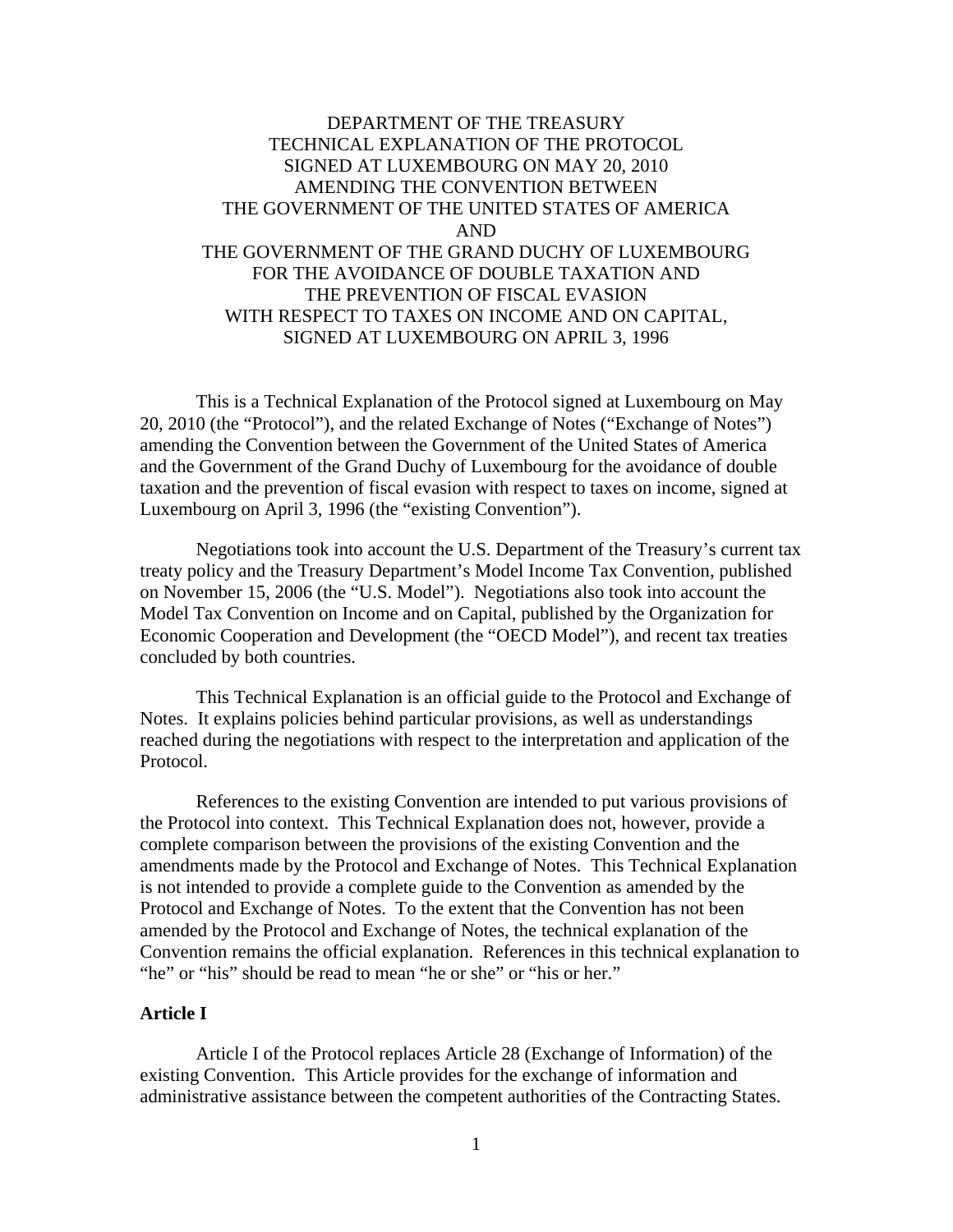# *Paragraph 1 of Article 28*

The obligation to obtain and provide information to the other Contracting State is set out in new paragraph 1. The information to be exchanged is that which is foreseeably relevant for carrying out the provisions of the Convention or the domestic laws of the United States or Luxembourg concerning taxes of every kind applied at the national level, to the extent that the taxation thereunder is not contrary to the Convention. This language incorporates the standard of the OECD Model, which is intended to provide for exchange of information in tax matters to the widest possible extent and, at the same time, to clarify that Contracting States are not at liberty to engage in "fishing expeditions" or to request information that is unlikely to be relevant to the tax affairs of a given taxpayer.

This standard is to be interpreted consistently with 26 U.S.C. section 7602, which authorizes the IRS to examine "any books, papers, records, or other data which *may* be relevant or material." (emphasis added). In United States v. Arthur Young & Co., 465 U.S. 805, 814 (1984), the Supreme Court stated that the language "may be" reflects Congress's express intention to allow the IRS to obtain "items of even *potential* relevance to an ongoing investigation, without reference to admissibility." (emphasis in original). However, the standard would not support a request in which a Contracting State simply asked for information regarding all bank accounts maintained by residents of that Contracting State in the other Contracting State.

Exchange of information with respect to each State's domestic tax law is authorized to the extent that taxation under domestic tax law is not contrary to the Convention. Thus, for example, information may be exchanged with respect to a covered tax, even if the transaction to which the information relates is a purely domestic transaction in the requesting Contracting State and, therefore, the exchange is not made to carry out the Convention. An example of such a case is provided in the OECD Commentary: a company resident in one Contracting State and a company resident in the other Contracting State transact business between themselves through a third-country resident company. Neither Contracting State has a treaty with the third state. To enforce their internal laws with respect to transactions of their residents with the third-country company (since there is no relevant treaty in force), the Contracting States may exchange information regarding the prices that their residents paid in their transactions with the third-country resident.

The taxes covered for purposes of this Article constitute a broader category of taxes than those referred to in Article 2 (Taxes Covered). Exchange of information is authorized with respect to taxes of every kind imposed by a Contracting State at the national level. Accordingly, information may be exchanged with respect to U.S. estate and gift taxes, excise taxes or, with respect to Luxembourg, value added taxes.

Information exchange is not restricted by Article 1 (General Scope). Accordingly, information may be requested and provided under this Article with respect to persons who are not residents of either Contracting State. For example, if a third-country resident has a permanent establishment in Luxembourg, which engages in transactions with a U.S. enterprise, the United States could request information with respect to that permanent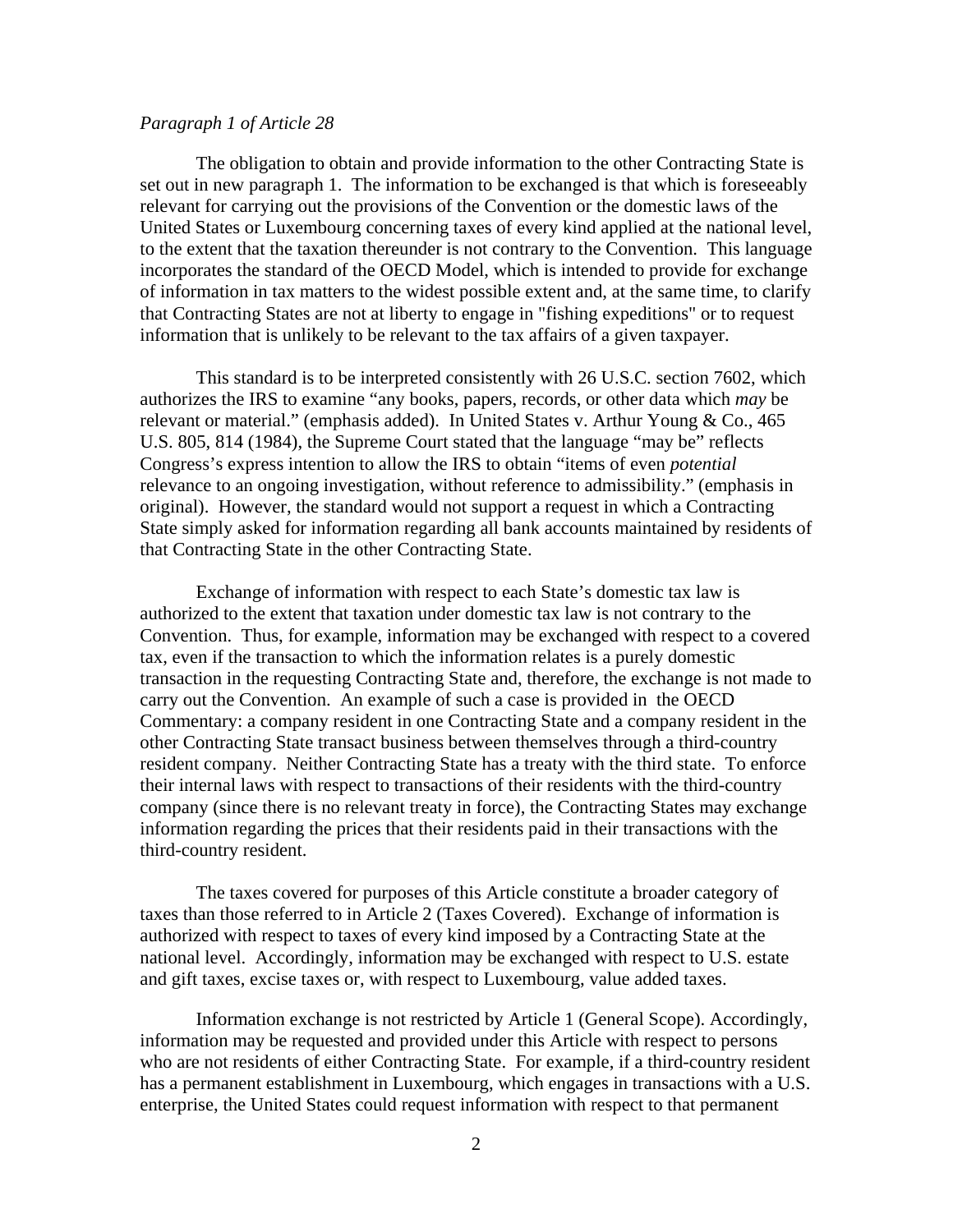establishment, even though the third-country resident is not a resident of either Contracting State. Similarly, if a third-country resident maintains a bank account in Luxembourg, and the Internal Revenue Service has reason to believe that funds in that account should have been reported for U.S. tax purposes but have not been so reported, information can be requested from Luxembourg with respect to that person's account, even though that person is not the taxpayer under examination.

Although the term "United States" does not encompass U.S. possessions for most purposes of the Convention, Section 7651 of the Code authorizes the Internal Revenue Service to utilize the provisions of the Internal Revenue Code to obtain information from the U.S. possessions pursuant to a proper request made under Article 26. If necessary to obtain requested information, the Internal Revenue Service could issue and enforce an administrative summons to the taxpayer, a tax authority (or a government agency in a U.S. possession), or a third party located in a U.S. possession.

Paragraph 3 of the Exchange of Notes lists the information that should be provided to the requested State by the requesting State when making a request for information under Article 28 to demonstrate the foreseeable relevance of the information. While this paragraph contains important procedural requirements that are intended to ensure that "fishing expeditions" do not occur, the provisions of this paragraph must be interpreted liberally in order not to frustrate effective exchange of information.

Subparagraph 3)a) of the Exchange of Notes provides that a request must include the identity of the person under examination or investigation. In a typical case, the identity of the person under examination or investigation would include a name, and to the extent known, an address, account number, or similar identifying information. There can, however, be circumstances in which there is information sufficient to identify the person under examination or investigation even though the requesting State cannot provide a name. For example, this requirement may be satisfied by supplying an account number or similar identifying information.

Subparagraph 3)b) of the Exchange of Notes provides that a request for information must contain a statement of the information sought, including its nature and the form in which the requesting State wishes to receive the information from the requested State. Subparagraph 3)c) of the Exchange of Notes provides that a request for information must contain a statement of the tax purpose for which the information is sought. Subparagraph 3)d) of the Exchange of Notes provides that a request must also include the grounds for believing that the information requested is held in the requested State or is in the possession or control of a person within the jurisdiction of the requested State. Subparagraph 3)e) of the Exchange of Notes provides that, to the extent known, the name and address of any person believed to be in possession of the requested information must also be provided. Subparagraph 3)f) provides that a requesting State must also provide a statement that the request is in conformity with the laws of the requesting State, that if the requested information was within the jurisdiction of the requesting State it would be able to obtain the information, and that it is in conformity with the Convention. Subparagraph 3)g) of the Exchange of notes provides that the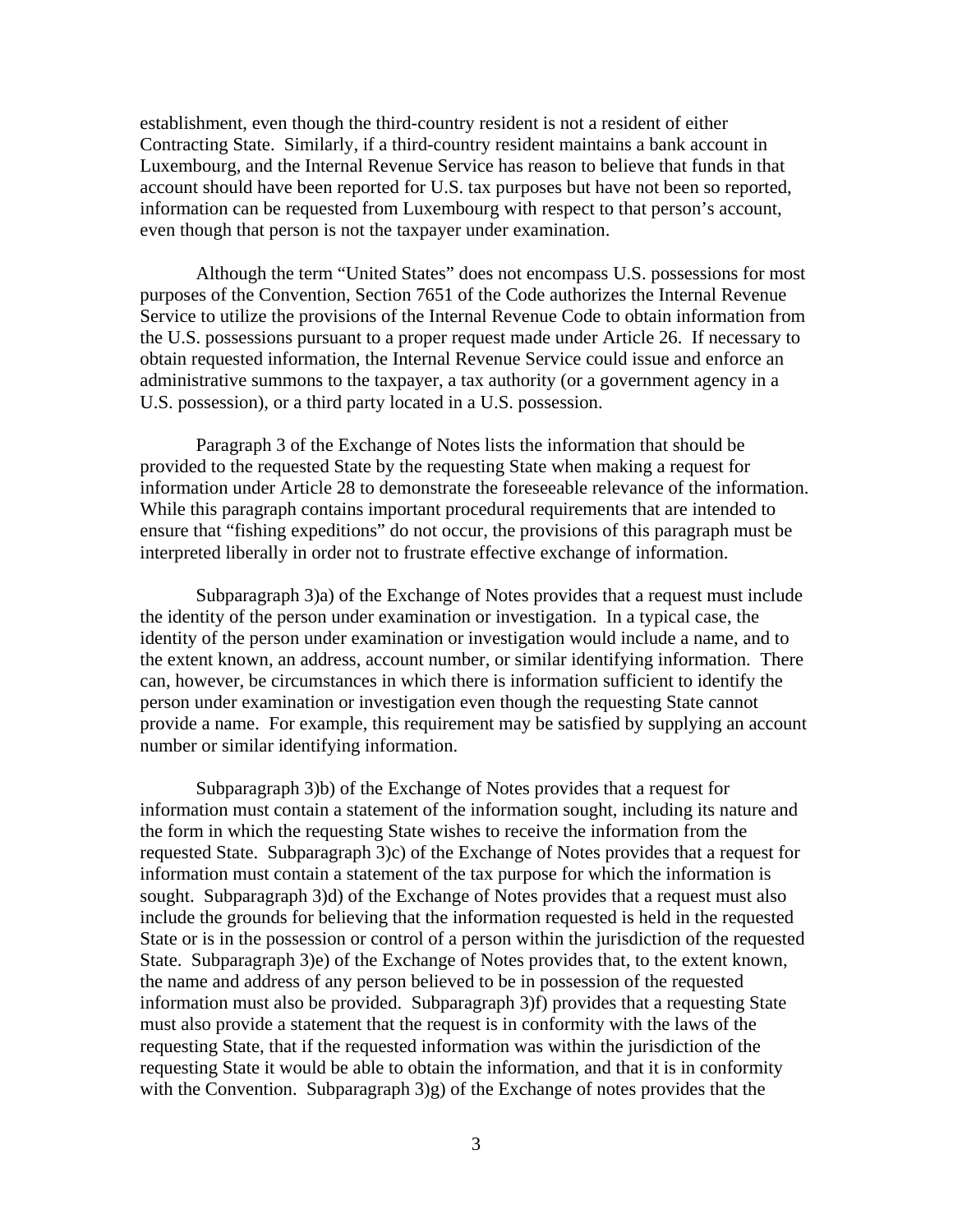requesting State has pursued all means available in its own territory to obtain the information except those that would give rise to disproportionate difficulties.

# *Paragraph 2 of Article 28*

New paragraph 2 provides assurances that any information exchanged will be treated as secret, subject to the same disclosure constraints as information obtained under the laws of the requesting State. Information received may be disclosed only to persons, including courts and administrative bodies, involved in the assessment, collection, or administration of, the enforcement or prosecution in respect of, or the determination of appeals in relation to, the taxes referred to in paragraph 1. The information must be used by these persons in connection with the specified functions. Information may also be disclosed to legislative bodies, such as the tax-writing committees of Congress and the Government Accountability Office, engaged in the oversight of the preceding activities. Information received by these bodies must be for use in the performance of their role in overseeing the administration of U.S. tax laws. Information received may be disclosed in public court proceedings or in judicial decisions.

## *Paragraph 3 of Article 28*

New paragraph 3 provides that the obligations undertaken in paragraph 1 and 2 to exchange information do not require a Contracting State to carry out administrative measures that are at variance with the laws and administrative practice of either State. Nor is a Contracting State required to supply information not obtainable under the laws or in the normal course of the administratiion of either State, or to disclose trade secrets or other information, the disclosure of which would be contrary to public policy.

Thus, a requesting State may be denied information from the other State if the information would be obtained pursuant to procedures or measures that are broader than those available in the requesting State. However, the statute of limitations of the Contracting State making the request for information should govern a request for information. Thus, the Contracting State of which the request is made should attempt to obtain the information even if its own statute of limitations has passed. In many cases, relevant information will still exist in the business records of the taxpayer or a third party, even though it is no longer required to be kept for domestic tax purposes.

While paragraph 3 states conditions under which a Contracting State is not obligated to comply with a request from the other Contracting State for information, the requested State is not precluded from providing such information, and may, at its discretion, do so subject to the limitations of its internal law.

# *Paragraph 4 of Article 28*

New paragraph 4 provides that when information is requested by a Contracting State in accordance with this Article, the other Contracting State is obligated to obtain the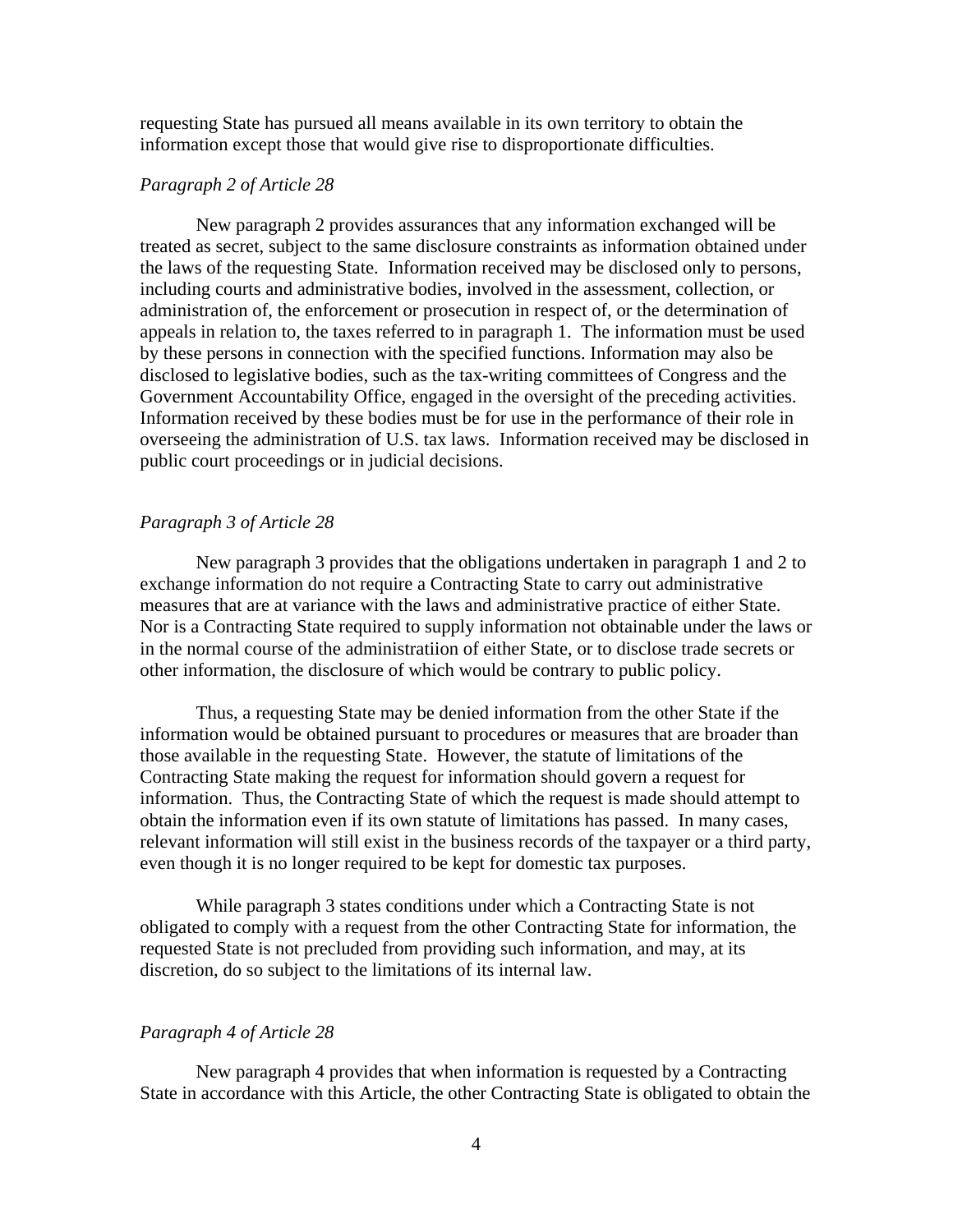requested information as if the tax in question were the tax of the requested State, even if that State has no direct tax interest in the case to which the request relates. In the absence of such new paragraph 4, some taxpayers have argued that paragraph 3(a) prevents a Contracting State from requesting information from a bank or fiduciary that the Contracting State does not need for its own tax purposes. This paragraph clarifies that paragraph 3 does not impose such a restriction and that a Contracting State is not limited to providing only the information that it already has in its own files.

Paragraph 1 of the Exchange of Notes also provides that the requested State shall exchange such information regardless of whether the conduct being investigated would constitute a crime under the laws of the requested State if it had occurred in the territory of the requested State.

#### *Paragraph 5 of Article 28*

New paragraph 5 provides that a Contracting State may not decline to provide information solely because that information is held by financial institutions, nominees or persons acting in an agency or fiduciary capacity. Thus, paragraph 5 would effectively prevent a Contracting State from relying on paragraph 3 to argue that its domestic bank secrecy laws (or similar legislation relating to disclosure of financial information by financial institutions or intermediaries) override its obligation to provide information under paragraph 1. This paragraph also requires the disclosure of information regarding the beneficial owner of an interest in a person, such as the identity of a beneficial owner of bearer shares.

Paragraph 2)a) of the Exchange of Notes provides that each Contracting State shall ensure that its competent authority has the authority to obtain and exchange upon request information held by financial institutions, nominees, or persons acting in an agency or fiduciary capacity, including nominees and trustees. Paragraph 2)b) of the Exchange of Notes provides that each Contracting State shall also ensure that its competent authority has the authority to obtain and provide upon request information regarding the ownership of companies, partnerships, trusts, foundations, and other persons, including information regarding settlers, trustees, and beneficiaries. A Contracting State is not obligated to provide information that is neither held by its authorities (which for this purpose includes government agencies, political subdivisions and local authorities) nor in the possession or control of persons who are within it territorial jurisdiction, nor is it obligated to provide ownership information with respect to publicly traded companies or public collective investment funds or schemes unless such information can be obtained without giving rise to disproportionate difficulties.

#### *Paragraph 6 of Article 28*

New paragraph 6 provides that the requesting State may specify the form in which information is to be provided (e.g., depositions of witnesses and authenticated copies of original documents). The intention is to ensure that the information may be introduced as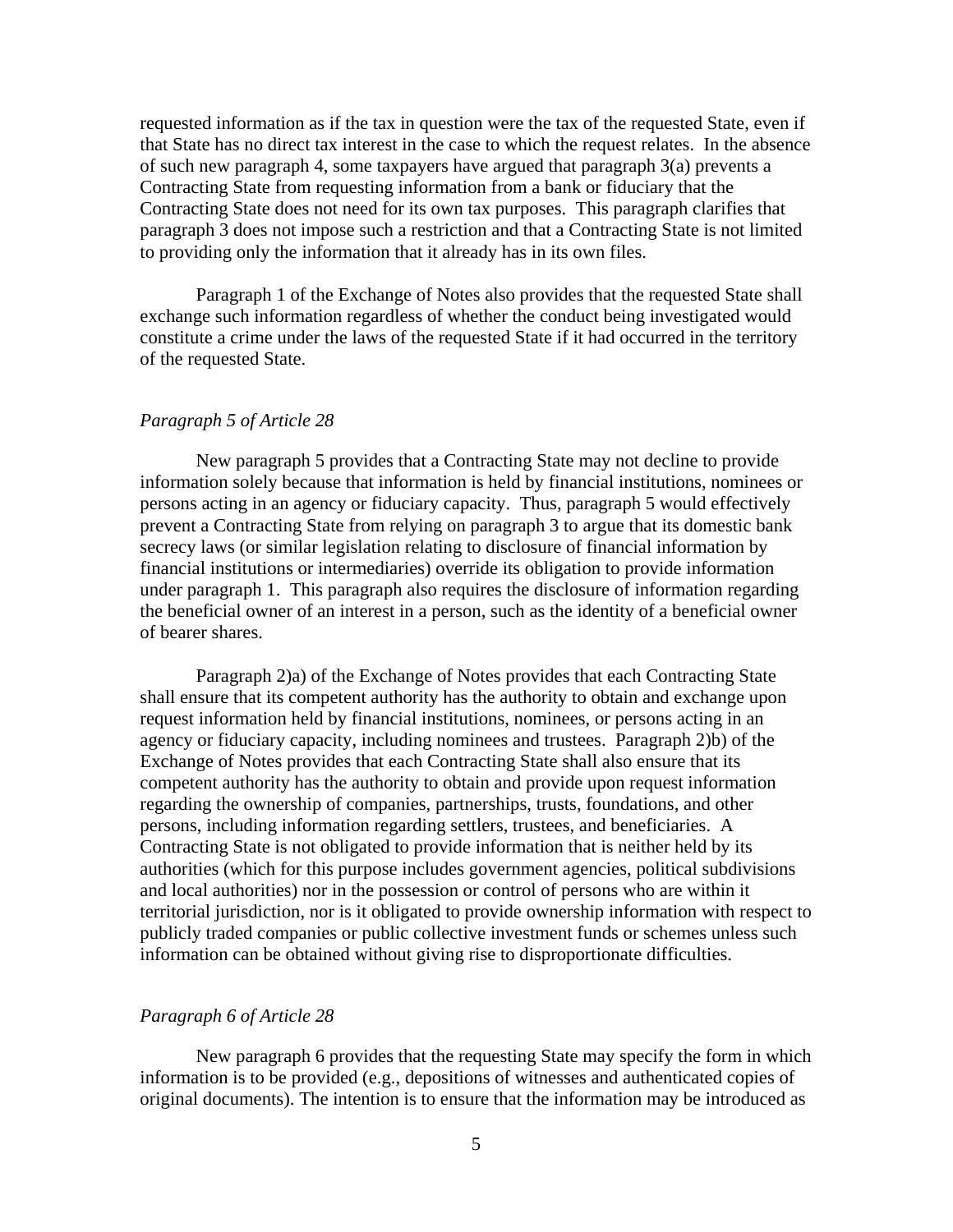evidence in the judicial proceedings of the requesting State. The requested State should, if possible, provide the information in the form requested to the same extent that it can obtain information in that form under its own laws and administrative practices with respect to its own taxes.

# *Paragraph 7 of Article 28*

New paragraph 7 provides for assistance in collection of taxes to the extent necessary to ensure that treaty benefits are enjoyed only by persons entitled to those benefits under the terms of the Convention. Under paragraph 7, a Contracting State will endeavor to collect on behalf of the other State only those amounts necessary to ensure that any exemption or reduced rate of tax at source granted under the Convention by that other State is not enjoyed by persons not entitled to those benefits. For example, if the payer of a U.S.-source portfolio dividend receives a Form W-8BEN or other appropriate documentation from the payee, the withholding agent is permitted to withhold at the portfolio dividend rate of 15 percent. If, however, the addressee is merely acting as a nominee on behalf of a third country resident, paragraph 7 would obligate Luxembourg to withhold and remit to the United States the additional tax that should have been collected by the U.S. withholding agent.

This paragraph also makes clear that the Contracting State asked to collect the tax is not obligated, in the process of providing collection assistance, to carry out administrative measures that would be contrary to its sovereignty, security or public policy.

# *Treaty effective dates and termination in relation to exchange of information*

Article II of the Protocol sets forth rules governing the effective dates of the provisions of Article I of the Protocol. Once the Protocol is in force, the competent authority may seek information under the Convention, as amended by the Protocol, with respect to a year beginning on or after January 1, 2009. With respect to earlier years, the provisions of Article 28 of the Convention prior to amendment by the Protocol and Exchange of Notes shall apply.

A tax administration may also seek information with respect to a year for which a treaty was in force after the treaty has been terminated. In such a case the ability of the other tax administration to act is limited. The treaty no longer provides authority for the tax administrations to exchange confidential information. They may only exchange information pursuant to domestic law or other international agreement or arrangement.

# **Article II**

Article II of the Protocol contains the rules for bringing the Protocol into force and giving effect to its provisions.

# *Paragraph 1*